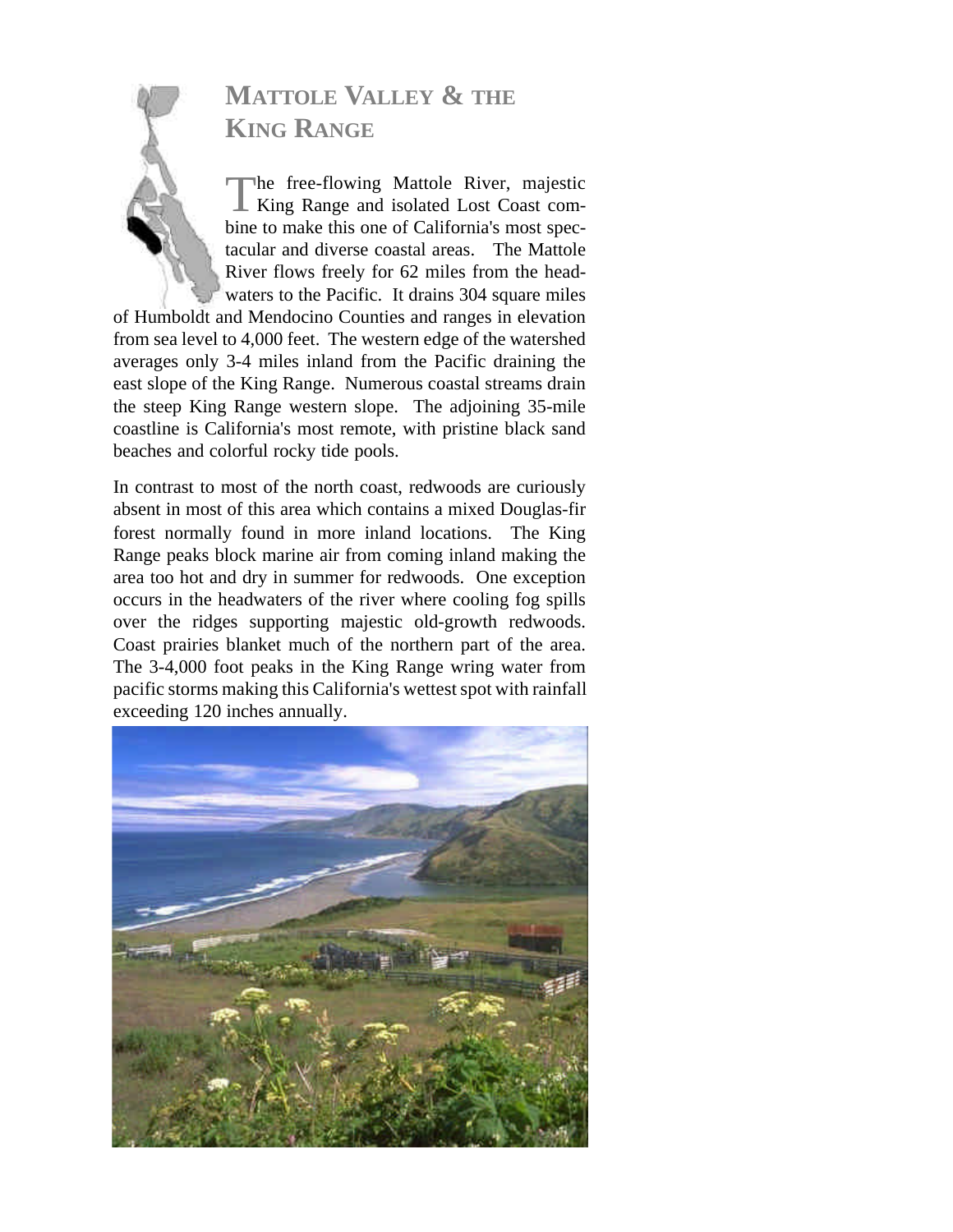## **I. Resource Values**

## Natural

• The **Lost Coast** is one of the longest remnants of undeveloped coastline in the continental U. S., and the longest in California.

• **Ancient redwood and Douglas-fir groves** in Federal, State and land trust ownership include Mill Creek, Gilham Butte, Honeydew Creek and the Upper Mattole River and Forest Cooperative. Other areas of ancient redwood and Douglas-fir forest remain in private ownership. Species such as sugar and knobcone pine, and incense cedar commonly found further inland are also located here.

• The area is the most **seismically active** in California, especially the lower watershed near Petrolia. Three of the earth's great plates grind together at the Mendocino Triple Junction, just offshore from Cape Mendocino. Earthquakes have a major impact on the landscape causing major landslides and rapid uplift rates.

## Plants and Animals

• Northern Spotted Owl nest in the mature forest areas.

• The following species of salmon and trout are found in the area's streams:

- *Coho salmon* are found in the Mattole River and Big Creek.
- *Chinook salmon* are found in the Mattole River
- *Steelhead trout* are found in the Mattole watershed and most of the coastal streams.

• Surveys are ongoing to determine the presence of **fishers and martens** in the area.

• **Habitat** is present for **marbled murrelets**, but none have been confirmed in the area. Surveys are ongoing.

• The area supports a diversity of **coastal and marine birds** including osprey, bald eagles, brown pelicans, cormorants and peregrine falcons.

• The Mattole supports a wide diversity of **herpetofauna**, totaling 27 species including eight species of salamanders, three frogs, five lizards, nine snakes, one turtle and one toad.

• **Marine mammals** including harbor seals, stellar sea lions and grey whales ply the coastline.

• **Beach layia** is a federally listed plant found around the Mattole Estuary.

## Cultural

• The area was once home to the **Mattole and Sinkyone tribes**. These tribes were decimated in the 1800s as settlers moved into the area. Because of this, ethnographic records on these tribes are limited. The area is very rich in cultural resources with archaeological sites found throughout the Mattole watershed and all along the coastline.

• **California's first oil** well was drilled in Petrolia in 1861. Production was minimal.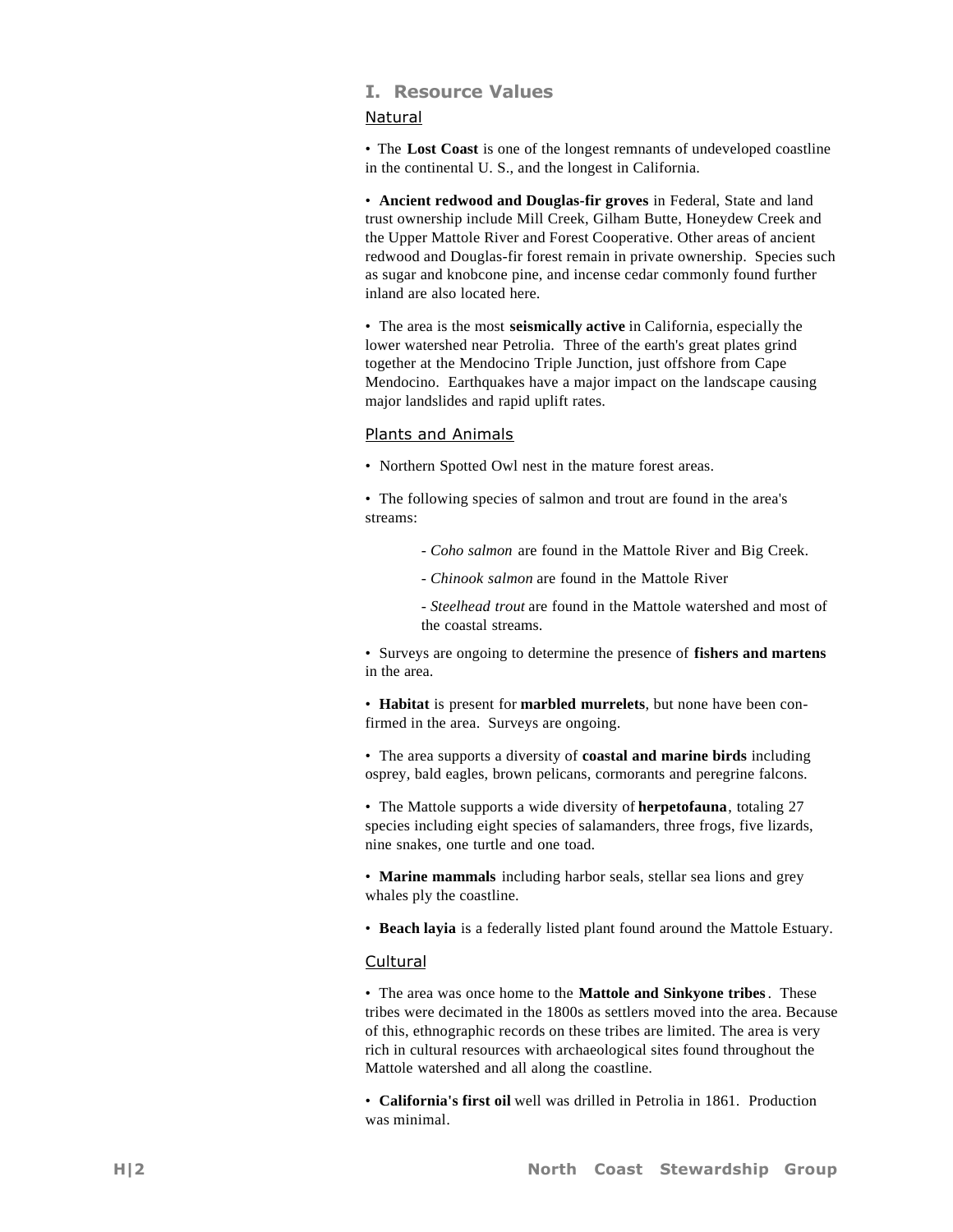• At the turn of the century, harvesting of **tanoak bark** for use in leather tanning was the area's major industry.

• **Timber harvest** began in earnest after world war two with mechanical harvest improvement and expanded lumber demand. Earlier logging was focused on the valuable redwoods in the adjoining Eel River watershed and bypassed the (primarily) Douglas-fir forests here.

• **Ranching** has had a long history in the area, beginning with the early settlers who supplied the mining camps in the Trinity Alps.

## Recreation

• Visitors come from around the U. S. and internationally to backpack and hike the **Lost Coast Trail** through the King Range and Sinkyone Wilderness. Dramatic mountaintop trails combine to provide over 100 miles of hiking opportunities. Guided interpretive hikes are offered in the ancient redwoods of the Mattole headwaters and the tide pools of Shelter Cove.



• The **Mattole River** is renowned for its steelhead trout runs. Local residents have successfully pushed for strict fishing regulations to help protect the dwindling salmon and steelhead runs and aid with recovery. All other streams in the area are closed to fishing to help the recovery effort.

• **Camping** is available in the King Range NCA and A. W. Way County Park, and private campgrounds in Petrolia and Shelter Cove.

• The **coastline** is the major visitor attraction in the study area. Visitors engage in numerous activities including ocean fishing (salmon and bottom fish), surfing, beachcombing, tidepool exploring, sea kayaking and abalone diving to name a few.

## Visual

• This area packs in a diversity of **spectacular scenery** that regularly receives attention in national

magazine/guidebook articles and photo essays, for example, National Geographic Traveler, Sunset, Backpacker etc.

• The **narrow County Road** Corridors' provide outstanding scenic drives for adventurous travelers.

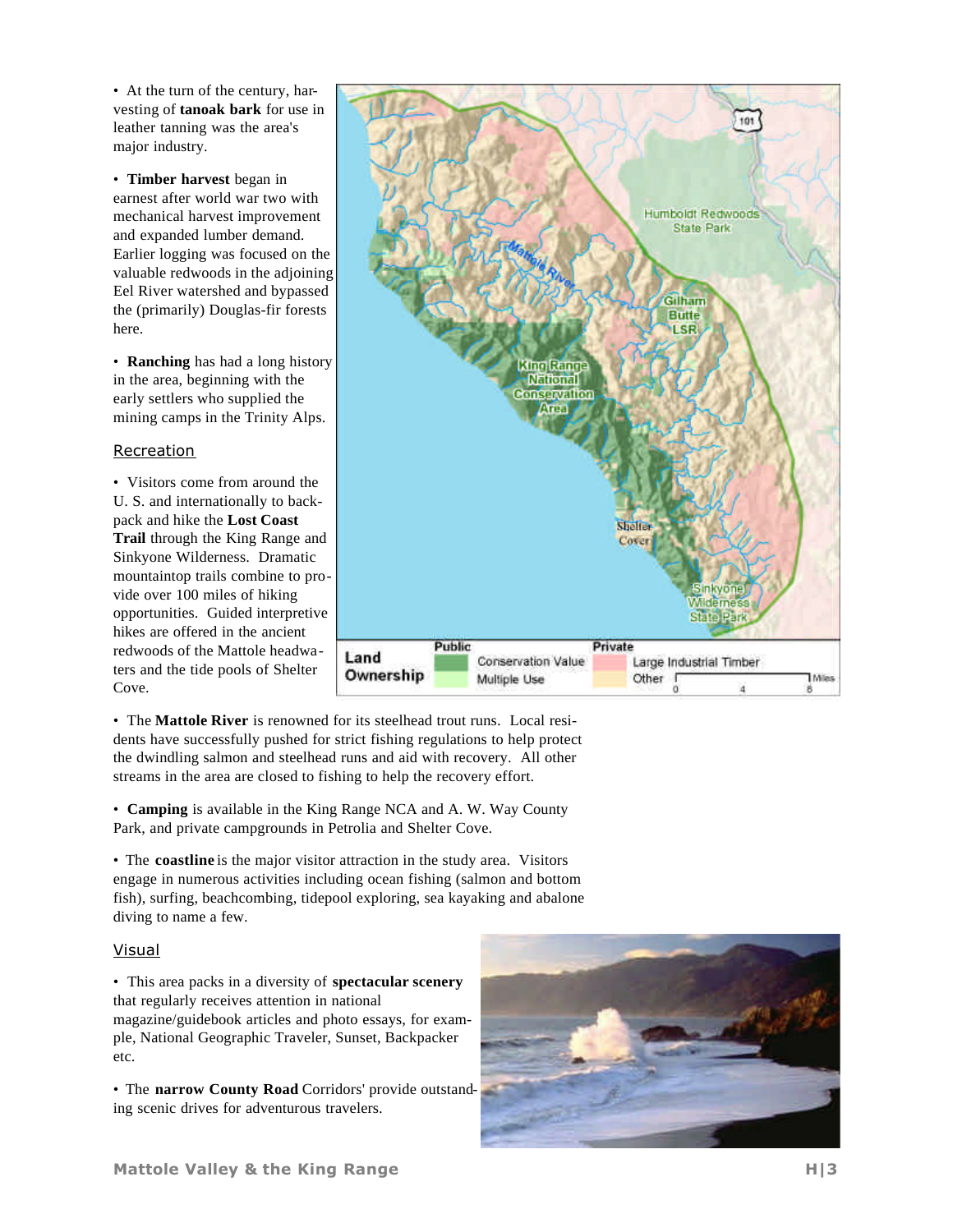• Majestic **ancient redwood and fir forest** in the Mattole Headwaters.

• At the **King Range**, the Pacific Ocean meets 3-4,000 foot forested peaks making for a spectacular meeting of land and sea.

• Small villages and grassy mountain ranchlands in the Lower Mattole Valley provide a **pastoral setting**.

## **II. Community Values**

#### Land ownership

• Private **homesteaders** own a large number of subdivided parcels formerly held by timber companies. Most parcels are in the 20-160 acre size.

• Industrial **timberland** covers a part of the study area, mostly on the east side of the Mattole watershed. The Pacific Lumber Company, Barnum timber and Eel River Sawmills are the major owners.

• Large **ranches** are scattered throughout the study area.

• The **Bureau of Land Managemen**t owns and manages about 11% of the Mattole watershed and most of the land in the coastal watersheds west of the King Range crest.

• Approximately 3,500 acres in the headwaters of the Mattole are managed by members of the **Upper Mattole River and Forest Cooperative**, including Sinkyone Wilderness State Park, California Department of Fish and Game's Ecological Reserve, Save-the-Redwoods League, Sanctuary Forest, Restoration Forestry, Inc, and the Redwoods Monastery.

• Several **land trusts** hold lands in the area mostly for eventual transfer to Federal and state government. Trusts include Save-the-Redwoods League, Sanctuary Forest and the Conservation Fund.

#### • A. W. Way **County Park**.

• Four small **unincorporated communities** are located within the study area, Petrolia, Honeydew, Whitethorn and Shelter Cove. Of these, Shelter Cove, a 4,200 lot subdivision, has the greatest potential for growth.

#### Economics

• Traditionally the region's economy has been based on **primary industries** including timber, ranching, and to a smaller extent, fishing and agriculture.

• Increasingly **recreation and tourism** are becoming important. During the summer as many as 180,000 people come to recreate in the area's public lands, and to view the pastoral coastal scenery of ranches and homesteads along the county roads. The largest single concentration of tourist use is in Shelter Cove, a resort community.

• **Cottage industries** such as specialty food products and small organic farms are making a foothold in the area.

• The area has an **underground economy** associated with marijuana cultivation.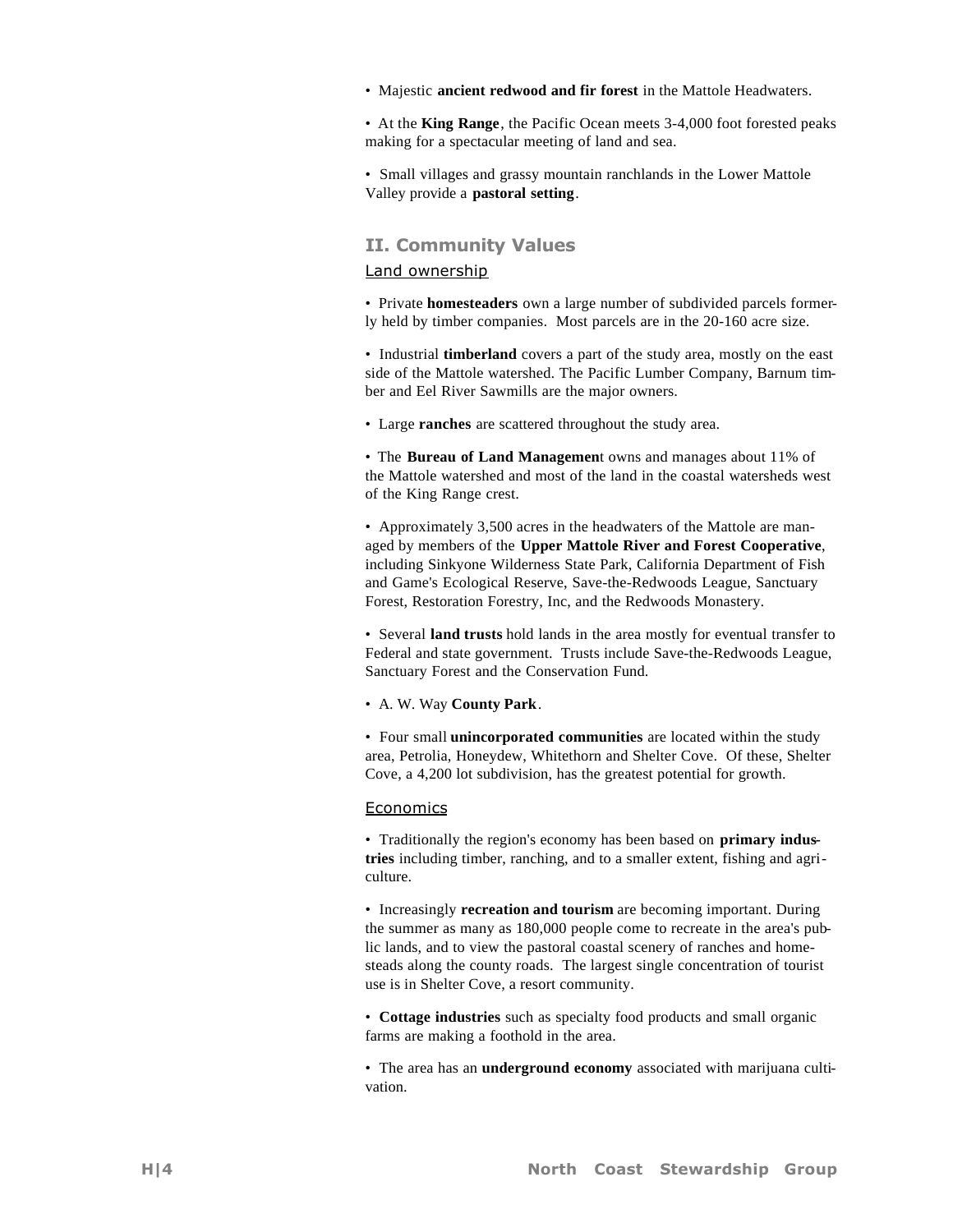## **III. Opportunities and Threats**

• In some instances, **subdivision** of large ranches and industrial forestlands for home development has impacted the area through increased road mileage and heavier use of poorly designed roads. Acquisition or placement of easements on land in the most sensitive/critical watersheds and the education of landowners on the proper construction and maintenance of roadways would reduce this threat. Subdivision of large landholdings is expected to continue into the foreseeable future, as land values are high and increasing in the Mattole Valley. There has been a groundswell of community driven efforts to reduce erosion from private land roadways.

• A highly active tectonic setting, combined with sensitive terrain and the state's highest rainfall, makes the Mattole River watershed one of the most **erodible watersheds**in the United States. In turn there is a high natural rates of sediment delivery from hill slopes to the stream channels.

• **Timber harvest** on unstable slopes impacts the watersheds. Harvests are currently occurring among the area's last remaining privately-held oldgrowth Douglas-fir groves located in the Upper and Lower North Fork's of the Mattole.

• **Sedimentation** in pools is limiting spawning and rearing habitat for salmon. The Mattole Estuary, an important component of the Salmon/Steelhead spawning cycle, has been degraded to a point where it provides marginal habitat.

• **Riparian vegetation** is slowly recovering from past timber harvest, grazing and resulting flood damage. Many stream reaches lack the canopy cover that creates shade and moderates summer temperatures. Warm, unshaded streams create hostile conditions for salmon and trout spawning and rearing.

• **Private land holdings** are scattered along the coastal backcountry. Opportunities exist to work with owners to carefully consider any further development of these lands that would compromise the unique wilderness character of the Lost Coast. Also, the Shelter Cove Subdivision has several thousand undeveloped lots. Planning carefully for future road access, zoning and development would protect the resource values and aesthetic character of the area. This would benefit visitors by protecting viewsheds, but would also help community members through increased property values.

• There is a high level of **community interest** and long track record of involvement in protection of the area's old-growth forests, water quality, and fisheries habitat and rural character.

## **IV. Conservation Action**

## Current

• All of the a**ncient forest on BLM managed lands**in the area is protected through administrative withdrawls from timber harvest, either by designation as a Late Successional Reserve of a Research Natural Area/Old Growth Area of Critical Environmental Concern (ACEC).

• The BLM land surrounding the **Mattole River estuary** is designated as an ACEC and as such is administratively withdrawn to protect beach layia, the estuary ecosystem and archaeological sites.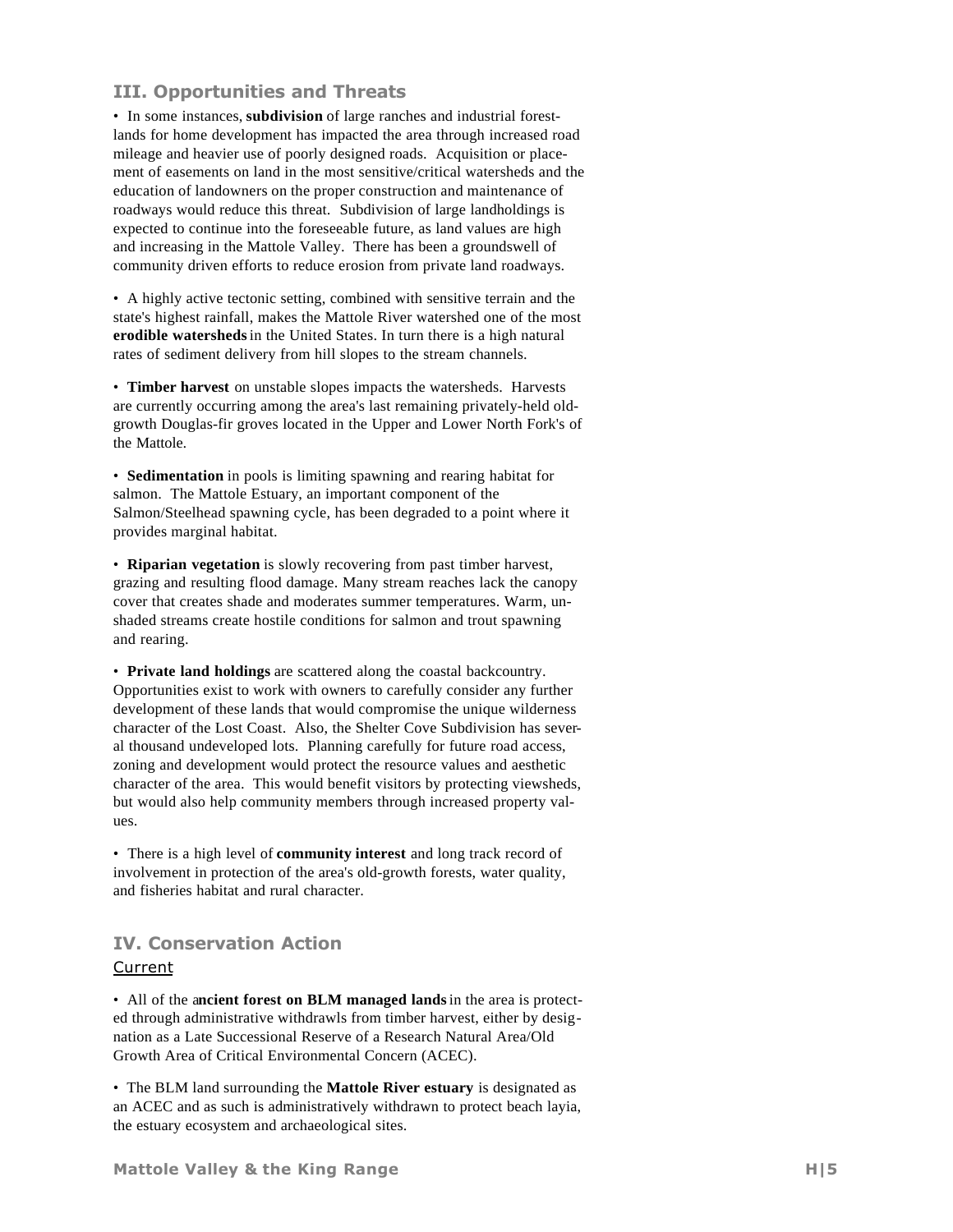• Approximately 37,000 acres of BLM managed land in the King Range National Conservation Area and Chemise Mountain Wilderness Study Area are administratively withdrawn from all development pending potential designation by Congress as **Wilderness Area**.

• Upper Mattole River and Forest Cooperative - Approximately 3,500 acres of old-growth and second growth Redwood-fir forest is cooperatively managed by members of the **Upper Mattole River and Forest Cooperative**. Participants include Sanctuary Forest, Save-the-Redwoods League, California Department of Fish and Game, California State Parks, the BLM and several private landowners.

• Ongoing projects to **acquire** old growth forests, watershed land, and supporting habitat for permanent protection in the Corridor from the Redwoods to the Sea and Squaw Creek.

• Ongoing **watershed restoration** efforts by Federal, state and local agencies and individual landowners to reduce barriers to salmon migration (e. g. Culvert realignment), and to restore and remove roadways that contribute sediment loads to the watershed -for example, Good Roads Clear Creeks initiative by Mattole Restoration Council.

• Efforts are ongoing by the **Mattole Salmon Group** to rear, release and monitor salmon and trout in the Mattole watershed.

## Prospective

• Numerous **acquisition opportunities** arise in the study area due to intense community interest in protecting significant resource values, a long-term history of land acquisitions and exchanges in the King Range NCA, and changing patterns of ownership. Several immediate opportunities include:

> - Several tracts within and adjoining the Upper Mattole River and Forest Cooperative led by Sanctuary Forest.

> - A coastal parcel in the center of the King Range NCA led by the Conservation Fund

> - Numerous parcels in the Corridor from the Redwoods to the Sea between the King Range and Humboldt Redwoods State Park led by Save-the-Redwoods League.

> - Community efforts to raise awareness and protect remaining old-growth stands, most notably in the North Fork of the Mattole, could lead to future requests for acquisition/protective easements.

• **Road inventory and restoration** efforts to reduce sediment yields and improve aquatic quality are occurring throughout the watershed. These include:

> - Ongoing and proposed restoration efforts under SB 271 grants for roads in the Mill Creek watershed and the Upper Mattole River and Forest Cooperative.

- Private road inventory/restoration under the "Good Roads Clear Creeks" initiative led by the Mattole Restoration Council. This effort is being initiated this year and has potential for use throughout the watershed.

- Restoration projects under Clean Water Act grants for road removal on the South Fork of Bear Creek, and sediment reducing